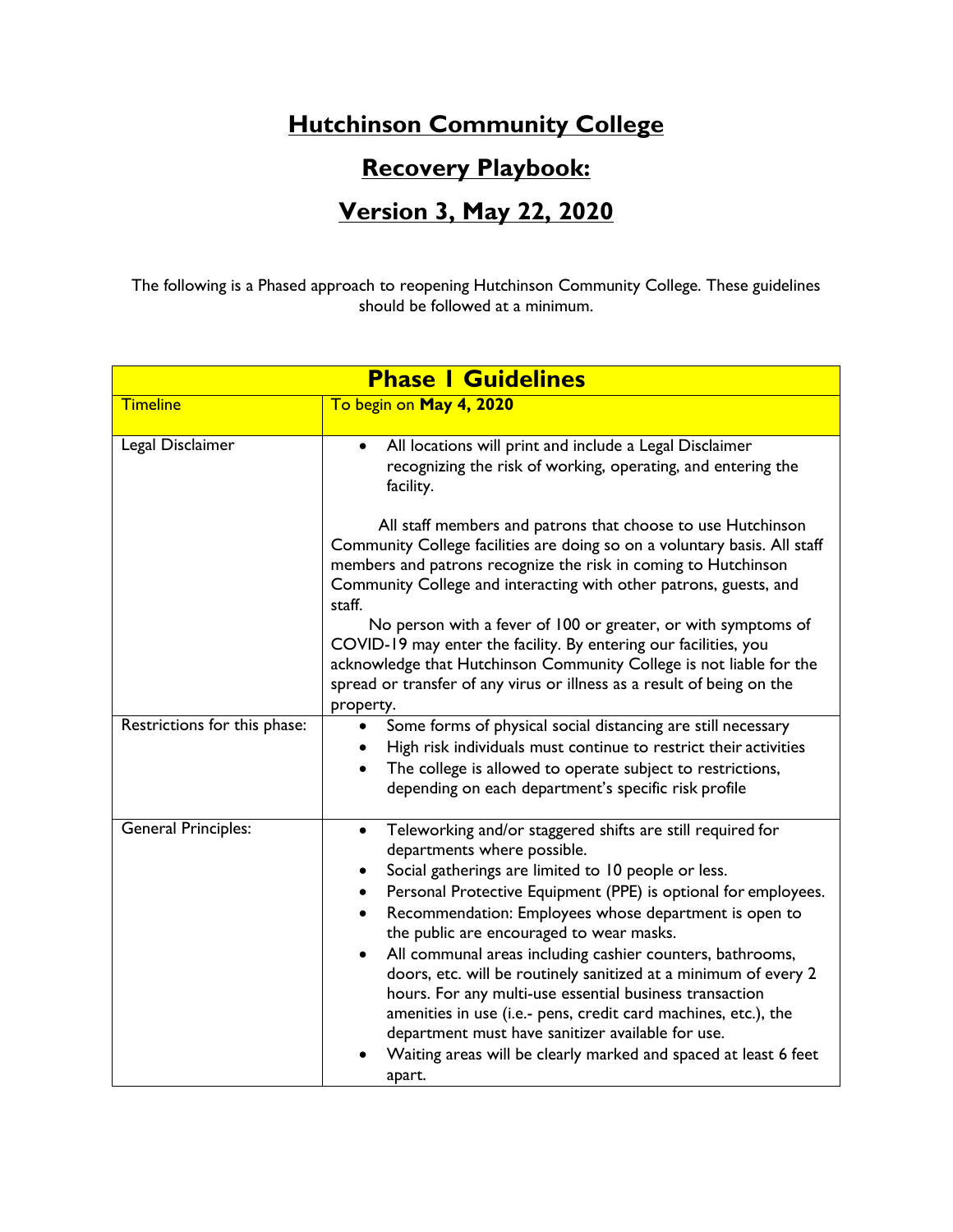|                  | Implement workplace controls to reduce transmission among<br>employees, such as those described below that are included<br>in CDC's Interim Guidance for Implementing Safety Practices<br>for Critical Infrastructure Workers Who May Have Had<br><b>Exposure to a Person with Suspected or Confirmed COVID-</b><br><u> 19.</u><br>Employers - Disinfect and clean workspaces and<br>$\circ$<br>equipment and consider more frequent cleaning of high<br>touch surfaces.<br>Employees - Stay home if running a fever or showing<br>$\circ$<br>symptoms<br>Employees - Encouraged to wear a mask or face<br>$\circ$<br>covering.<br>Employees - Practice social distancing and stay at least 6<br>$\circ$<br>feet from other people whenever possible.                                                                                                                                                                                                                                      |
|------------------|--------------------------------------------------------------------------------------------------------------------------------------------------------------------------------------------------------------------------------------------------------------------------------------------------------------------------------------------------------------------------------------------------------------------------------------------------------------------------------------------------------------------------------------------------------------------------------------------------------------------------------------------------------------------------------------------------------------------------------------------------------------------------------------------------------------------------------------------------------------------------------------------------------------------------------------------------------------------------------------------|
| <b>Employees</b> | Employees with symptoms associated with COVID-19 should<br>notify their supervisor. Instruct sick employees to stay home<br>and to follow the CDC's What to do if you are sick with<br>coronavirus disease 2019 (COVID-19). Consult with the local<br>health department for additional guidance.<br>If an employee becomes sick at work, send them home<br>immediately. Clean and disinfect surfaces in their workspace.<br>Others at the facility with close contact (i.e., within 6 feet) of<br>the employee during this time should be considered exposed.<br>Instruct employees who are well but know they have been<br>exposed to COVID-19 to notify their supervisor and follow<br>CDC-recommended precautions.<br>Only if an employee is confirmed to have COVID 19, Human<br>٠<br>Resources, under the instruction of county health dept. officials,<br>will inform other employees of their possible exposure to<br>COVID-19 in the workplace, while maintaining confidentiality. |
| Offices          | Work spaces will be 6 feet apart<br>$\bullet$<br>Waiting areas will be clearly marked<br>Locked doors, as appropriate<br>Staggered shifts, where possible and practical<br>Use of PPE will be encouraged<br>Follow the CDC's guidelines on proper sanitization procedures                                                                                                                                                                                                                                                                                                                                                                                                                                                                                                                                                                                                                                                                                                                  |
| Classrooms       | Classes and final exams will continue online when possible<br>$\bullet$<br>Face-to-face classes are allowed for a limited time period and<br>only when necessary<br>All classes must meet State of Kansas and CDC guidelines for<br>social distancing<br>Class sizes are limited to 9 or fewer students and I instructor<br>Distance between desks/work spaces must be at least 6 feet                                                                                                                                                                                                                                                                                                                                                                                                                                                                                                                                                                                                     |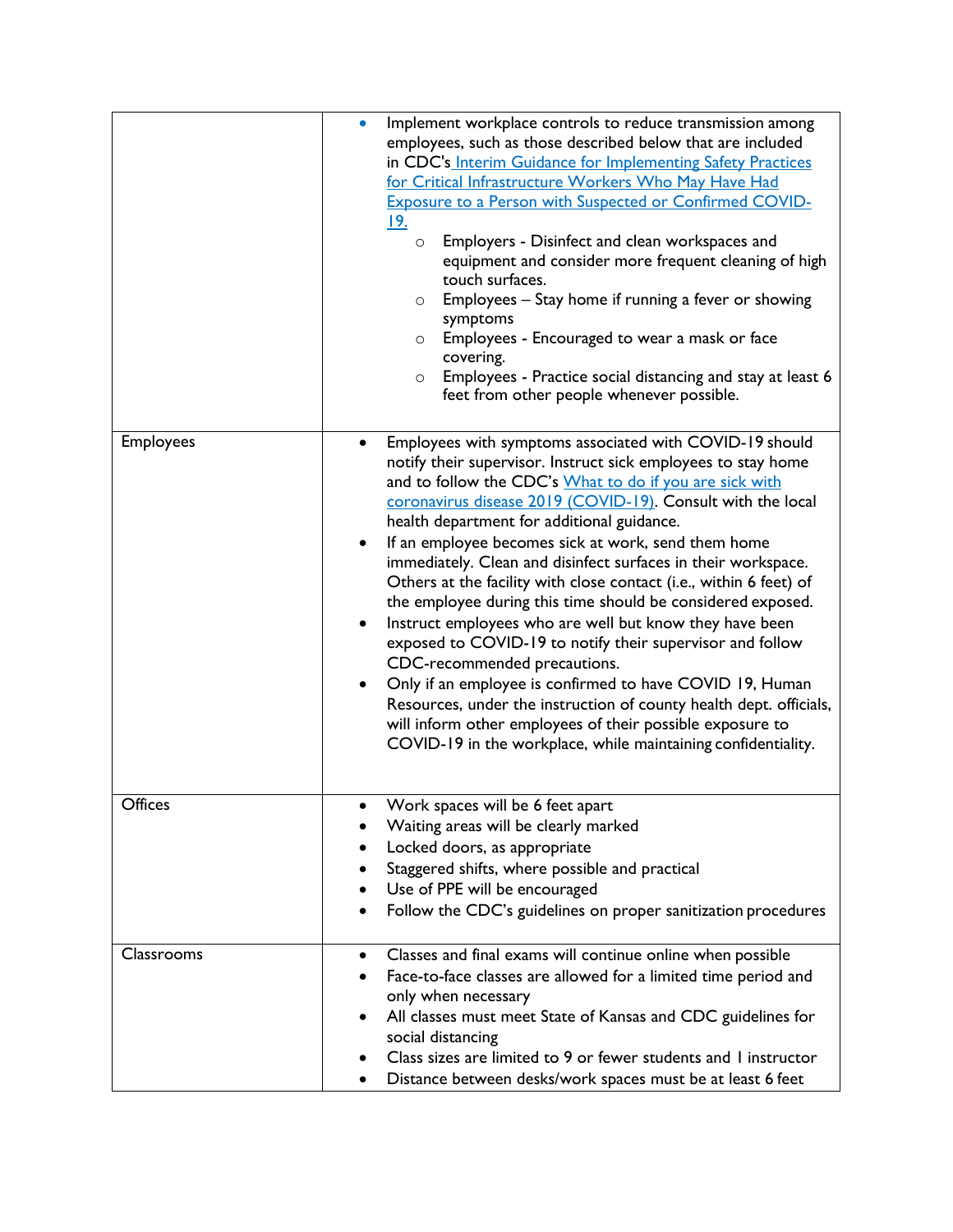|                              | Students will be administered a COVID 19 questionnaire<br>$\bullet$<br>before being allowed into the classroom<br>Students with a temperature of 100 or higher are not allowed<br>in the classroom<br>For additional details see the Program and Classroom                                                                                                                                                                                                     |  |  |
|------------------------------|----------------------------------------------------------------------------------------------------------------------------------------------------------------------------------------------------------------------------------------------------------------------------------------------------------------------------------------------------------------------------------------------------------------------------------------------------------------|--|--|
| <b>Child Care Center</b>     | Management during COVID 19 Recovery addendum.                                                                                                                                                                                                                                                                                                                                                                                                                  |  |  |
|                              | Will continue to follow KDHE guidelines                                                                                                                                                                                                                                                                                                                                                                                                                        |  |  |
| Campus Store                 | The procedures listed below are for book purchases, book buyback,<br>and book scholarship returns.<br>Main gate is closed. Entrance is only allowed through a locked<br>side door.<br>No more than 5 customers allowed in the store at a time<br>Waiting areas will be clearly marked and spaced six feet apart<br>Use of PPE, such as face masks, will be encouraged<br>Curb side pickup and shipping for patrons will be strongly<br>encouraged and promoted |  |  |
| <b>Phase 2 Guidelines</b>    |                                                                                                                                                                                                                                                                                                                                                                                                                                                                |  |  |
| <b>Timeline</b>              | To begin on May 22, 2020                                                                                                                                                                                                                                                                                                                                                                                                                                       |  |  |
| Legal Disclaimer             | All locations will print and include a Legal Disclaimer<br>$\bullet$<br>recognizing the risk of working, operating, and entering the<br>facility.                                                                                                                                                                                                                                                                                                              |  |  |
|                              | All staff members and patrons that choose to use Hutchinson<br>Community College facilities are doing so on a voluntary basis. All staff<br>members and patrons recognize the risk in coming to Hutchinson<br>Community College and interacting with other patrons, guests, and<br>staff.                                                                                                                                                                      |  |  |
|                              | No person with a fever of 100 or greater, or with symptoms of<br>COVID-19 may enter the facility. By entering our facilities, you<br>acknowledge that Hutchinson Community College is not liable for the<br>spread or transfer of any virus or illness as a result of being on the<br>property.                                                                                                                                                                |  |  |
| Restrictions for this phase: | Some forms of social distancing are still necessary<br>٠<br>High risk individuals may resume some activities<br>Areas with a high risk of transmission may be subject to<br>$\bullet$<br>additional restrictions                                                                                                                                                                                                                                               |  |  |
| <b>General Principles:</b>   | Public access is allowed in the Rimmer Learning Center and<br>$\bullet$<br>Parker Student Union.<br>Access to all other buildings will continue to be by appt only.<br>Teleworking and/or staggered shifts are allowed.<br>Social gatherings are limited to 15 people or less. Definition of<br>space parameters to be established in consultation with Reno<br>Co Health Dept.<br>Personal Protective Equipment (PPE) is optional for employees               |  |  |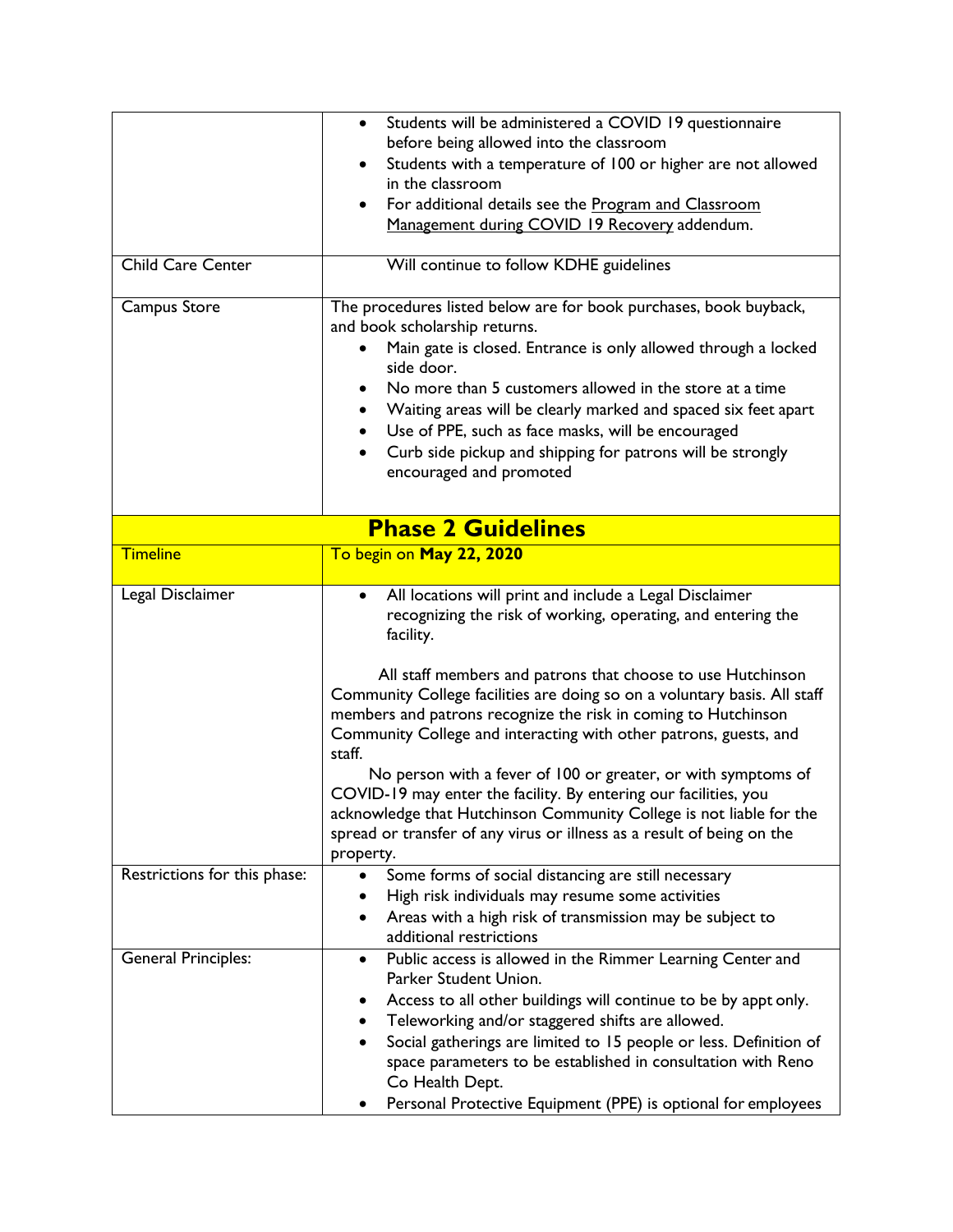|                  | ٠<br>$\bullet$<br>$\bullet$ | Recommendation: Employees whose department is open to the<br>public are encouraged to wear masks.<br>All communal areas including cashier counters, bathrooms,<br>doors, etc. will be routinely sanitized at least twice a day. For<br>any multi-use essential business transaction amenities in use<br>(i.e.- pens, credit card machines, etc.), the department must<br>have sanitizer available for use.<br>Social distancing of at least 6 feet apart is still necessary.<br>Implement workplace controls to reduce transmission among<br>employees, such as those described below that are included<br>in CDC's Interim Guidance for Implementing Safety Practices<br>for Critical Infrastructure Workers Who May Have Had<br><b>Exposure to a Person with Suspected or Confirmed COVID-</b><br><u> 19. </u><br>Employers - Disinfect and clean workspaces and<br>$\circ$<br>equipment and consider more frequent cleaning of high<br>touch surfaces.<br>Employees - Stay home if running a fever or showing<br>$\circ$<br>symptoms<br>Employees - Encouraged to wear a mask or face<br>$\circ$<br>covering.<br>Employees - Practice social distancing and stay at least 6<br>$\circ$<br>feet from other people whenever possible. |
|------------------|-----------------------------|----------------------------------------------------------------------------------------------------------------------------------------------------------------------------------------------------------------------------------------------------------------------------------------------------------------------------------------------------------------------------------------------------------------------------------------------------------------------------------------------------------------------------------------------------------------------------------------------------------------------------------------------------------------------------------------------------------------------------------------------------------------------------------------------------------------------------------------------------------------------------------------------------------------------------------------------------------------------------------------------------------------------------------------------------------------------------------------------------------------------------------------------------------------------------------------------------------------------------------------|
| <b>Employees</b> | ٠<br>$\bullet$              | Employees with symptoms associated with COVID-19 should<br>notify their supervisor. Instruct sick employees to stay home<br>and to follow the CDC's What to do if you are sick with<br>coronavirus disease 2019 (COVID-19). Consult with the local<br>health department for additional guidance.<br>If an employee becomes sick at work, send them home<br>immediately. Clean and disinfect surfaces in their workspace.<br>Others at the facility with close contact (i.e., within 6 feet) of<br>the employee during this time should be considered exposed.<br>Instruct employees who are well but know they have been<br>exposed to COVID-19 to notify their supervisor and follow<br>CDC-recommended precautions.<br>Only if an employee is confirmed to have COVID 19, Human<br>Resources, under the instruction of county health dept. officials,<br>will inform other employees of their possible exposure to<br>COVID-19 in the workplace, while maintaining confidentiality.                                                                                                                                                                                                                                                  |
| <b>Offices</b>   | ٠                           | Work spaces will be 6 feet apart<br>Waiting areas will be clearly marked<br>Plexiglas shields or other methods of distancing will be utilized<br>in areas dealing with the public<br>Locked doors and restricted access, as appropriate<br>Staggered shifts where possible and practical<br>Use of PPE will be encouraged                                                                                                                                                                                                                                                                                                                                                                                                                                                                                                                                                                                                                                                                                                                                                                                                                                                                                                              |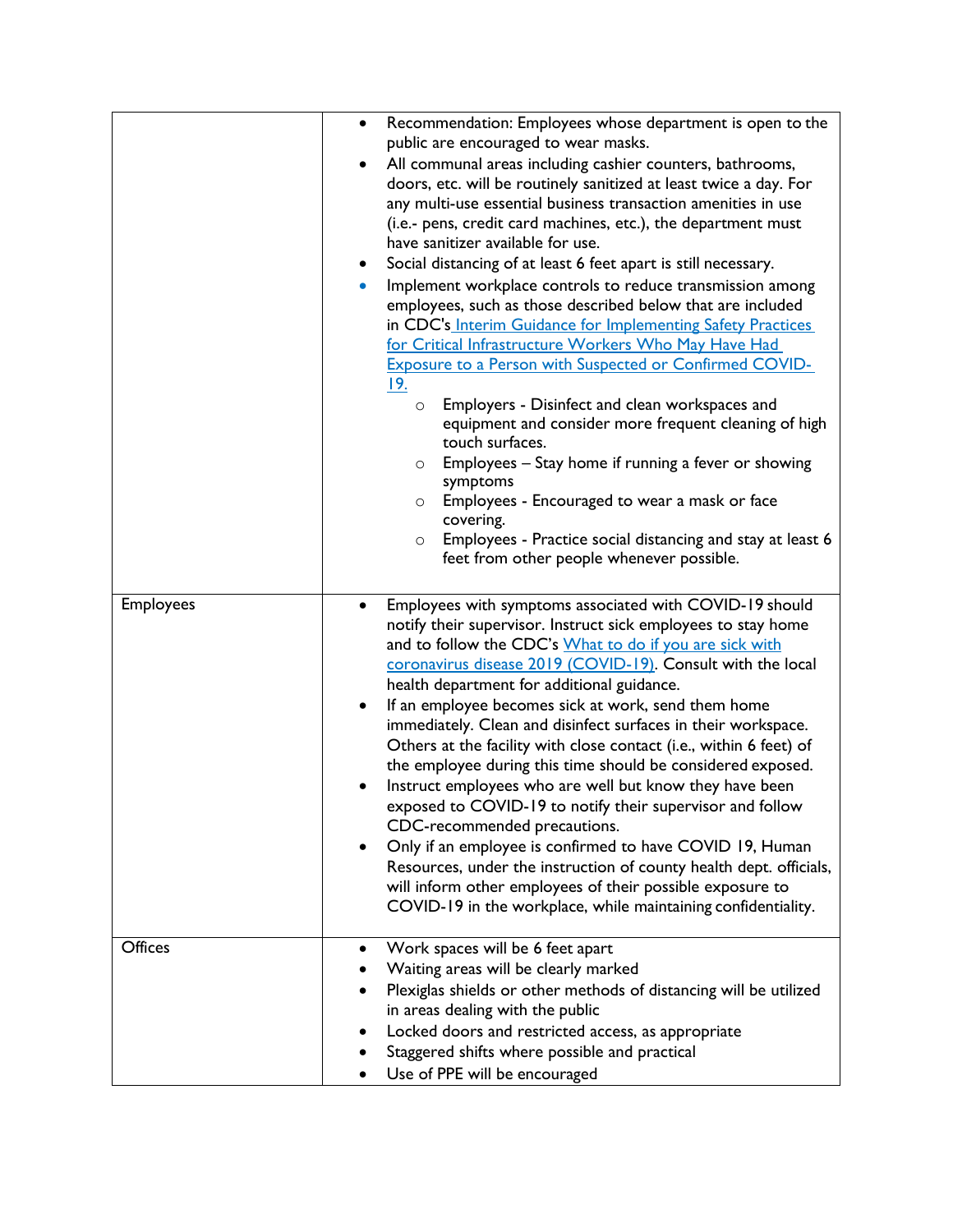|                              | Follow the CDC's guidelines on proper sanitization procedures.<br>$\bullet$                                                                                                                                                                                                                                                                                                                                                                                                                                                                                                                                                                                                                         |
|------------------------------|-----------------------------------------------------------------------------------------------------------------------------------------------------------------------------------------------------------------------------------------------------------------------------------------------------------------------------------------------------------------------------------------------------------------------------------------------------------------------------------------------------------------------------------------------------------------------------------------------------------------------------------------------------------------------------------------------------|
| Classrooms                   | Classes will continue online when possible<br>$\bullet$<br>Face-to-face classes are allowed for a limited time period and<br>only when necessary<br>All classes must meet State of Kansas and CDC guidelines for<br>$\bullet$<br>social distancing<br>Class sizes are limited to 14 or fewer students and 1 instructor<br>Distance between desks/work spaces must be at least 6 feet<br>Students will be administered a COVID 19 questionnaire<br>before being allowed into the classroom<br>Students with a temperature of 100 or higher are not allowed<br>$\bullet$<br>in the classroom<br>For additional details see the Program and Classroom<br>Management during COVID 19 Recovery addendum. |
| <b>Child Care Center</b>     | Will continue to follow KDHE guidelines<br>$\bullet$                                                                                                                                                                                                                                                                                                                                                                                                                                                                                                                                                                                                                                                |
| Campus Store                 | No more than 15 customers allowed in the store at a time<br>$\bullet$<br>Waiting areas will be clearly marked and spaced six feet apart<br>Use of PPE, such as face masks, is optional<br>Curb side pickup and shipping will be available                                                                                                                                                                                                                                                                                                                                                                                                                                                           |
|                              | <b>Phase 3 Guidelines (still being developed)</b>                                                                                                                                                                                                                                                                                                                                                                                                                                                                                                                                                                                                                                                   |
| <b>Timeline</b>              | To be determined by State and Reno County Authorities.                                                                                                                                                                                                                                                                                                                                                                                                                                                                                                                                                                                                                                              |
|                              | Unknown at this time, but will not be before June 8, 2020                                                                                                                                                                                                                                                                                                                                                                                                                                                                                                                                                                                                                                           |
| Restrictions for this phase: | Some forms of physical social distancing are still necessary<br>$\bullet$<br>The college is allowed to operate subject to restrictions,<br>$\bullet$<br>depending on each department's specific risk profile                                                                                                                                                                                                                                                                                                                                                                                                                                                                                        |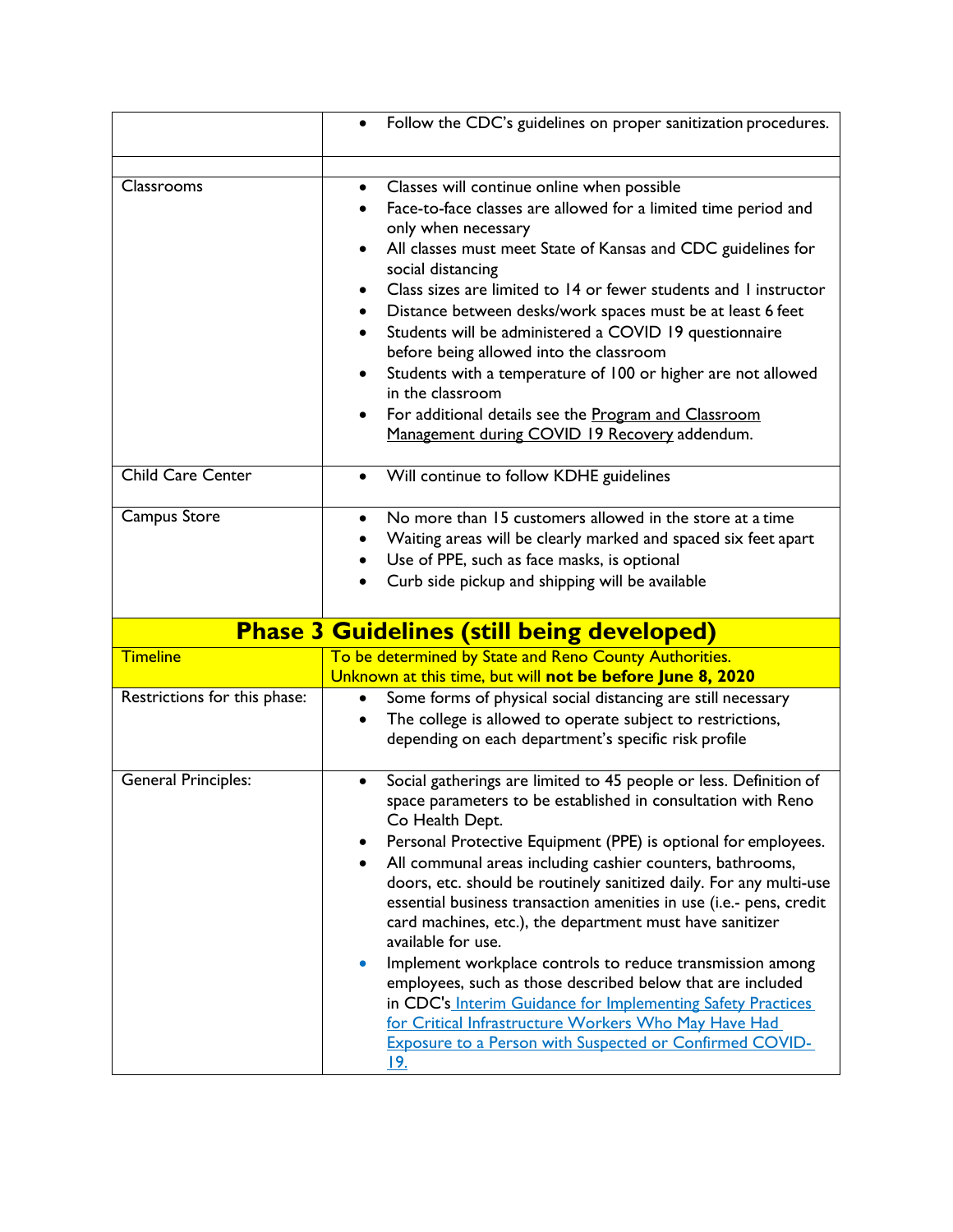|                      | Employers - Disinfect and clean workspaces and<br>$\circ$             |
|----------------------|-----------------------------------------------------------------------|
|                      | equipment and consider more frequent cleaning of high                 |
|                      | touch surfaces.                                                       |
|                      | Employees - Stay home if running a fever or showing<br>$\circ$        |
|                      | symptoms                                                              |
|                      |                                                                       |
|                      | Employees - Encouraged to wear a mask or face<br>$\circ$              |
|                      | covering.                                                             |
|                      | Employees - Practice social distancing and stay at least 6<br>$\circ$ |
|                      | feet from other people whenever possible.                             |
|                      |                                                                       |
| <b>Employees</b>     | Employees with symptoms associated with COVID-19 should               |
|                      | notify their supervisor. Instruct sick employees to stay home         |
|                      |                                                                       |
|                      | and to follow the CDC's What to do if you are sick with               |
|                      | coronavirus disease 2019 (COVID-19). Consult with the local           |
|                      | health department for additional guidance.                            |
|                      | If an employee is sick at work, send them home<br>$\bullet$           |
|                      | immediately. Clean and disinfect surfaces in their workspace.         |
|                      | Others at the facility with close contact (i.e., within 6 feet) of    |
|                      | the employee during this time should be considered exposed.           |
|                      |                                                                       |
|                      | Instruct employees who are well but know they have been               |
|                      | exposed to COVID-19 to notify their supervisor and follow             |
|                      | CDC-recommended precautions.                                          |
|                      | Only if an employee is confirmed to have COVID 19, Human              |
|                      | Resources with the instruction of the county health dept.             |
|                      | officials will inform other employees of their possible exposure      |
|                      |                                                                       |
|                      | to COVID-19 in the workplace, while maintaining                       |
|                      | confidentiality.                                                      |
|                      |                                                                       |
| <b>Campus Visits</b> |                                                                       |
| Child Care Center    | Will continue to follow KDHE guidelines                               |
| Cosmetology          |                                                                       |
|                      |                                                                       |
| Dorms                | Room occupancy -?                                                     |
|                      | Only housing residents and staff are allowed in the dorms             |
|                      |                                                                       |
|                      | Visitation hours between residents will be limited                    |
|                      | Resident access to public spaces in the dorms will be limited         |
|                      | Residents and staff are encouraged to use masks                       |
|                      | Cleaning supplies and gloves will be provided for staff as needed     |
|                      |                                                                       |
|                      | Common spaces such as countertops, bathrooms, doors, etc.,            |
|                      | will be routinely sanitized 4 times a day.                            |
|                      |                                                                       |
|                      |                                                                       |
| <b>Food Service</b>  | Food Service will be allowed to open for indoor dining and no         |
|                      |                                                                       |
|                      | patrons should be allowed in the facility per<br>more than<br>sq.     |
|                      | ft. of public space. Public spaces are defined as waiting areas,      |
|                      | but not hallways, restrooms, and spaces closed to patrons.            |
|                      | Groups should not be allowed to sit larger than<br>patrons at a       |
|                      |                                                                       |
|                      | table. Groups larger than<br>must sit at separate tables.             |